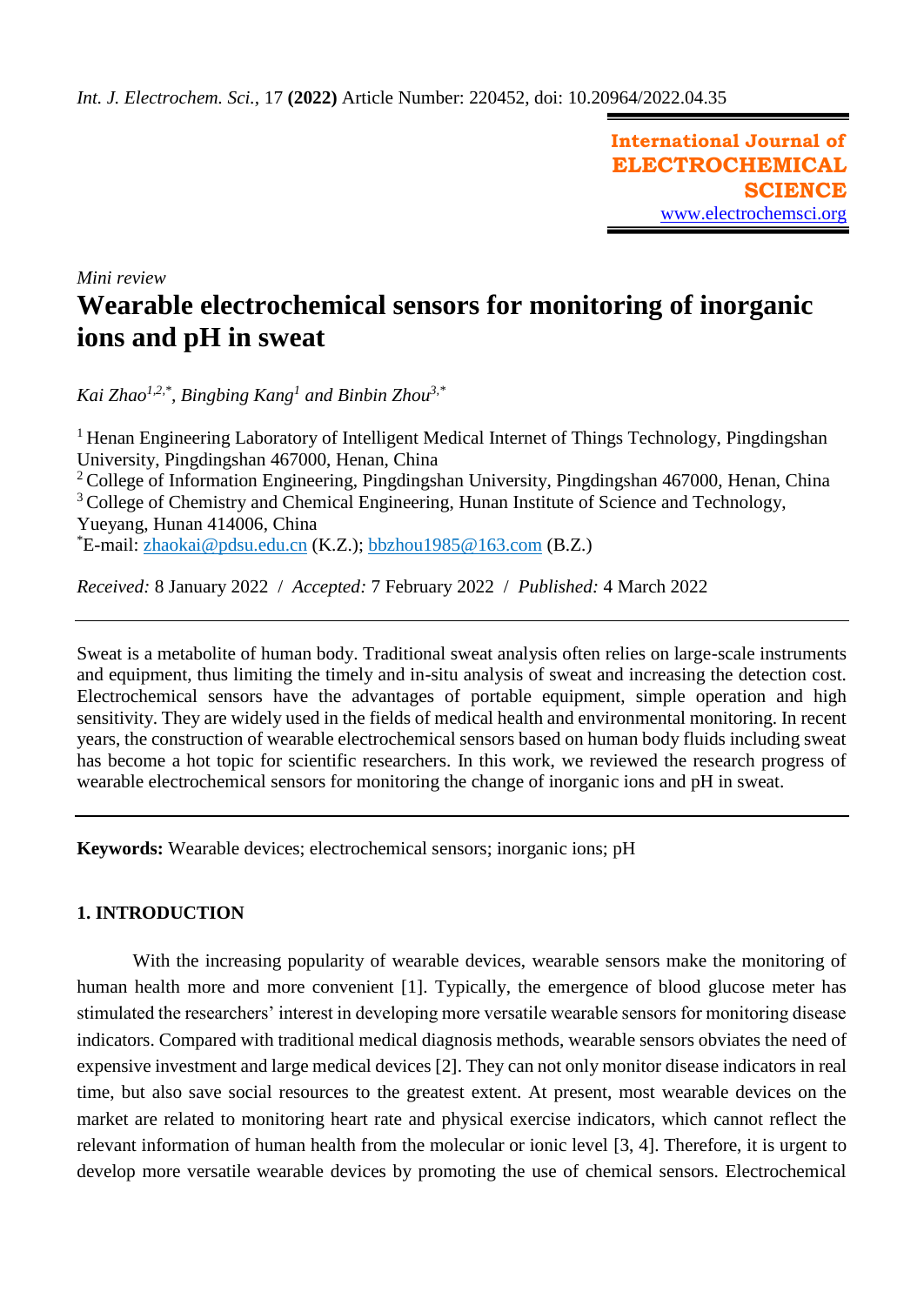sensors can dynamically monitor the physiological state of human body in real time. The sensors can realize the selective identification and detection of biomarkers in sweat by the use of conductive materials and selective electrodes [5]. The signal change can be monitored by the difference of current, potential or resistance [6, 7]. Thus, the electrochemical detection methods include potentiometry, chronoamperometry, voltammetry and electrochemical impedance spectroscopy. Among them, potentiometry and chronoamperometry are the most commonly used methods of electrochemical sensors due to their simple detection procedure and good selectivity.

It is easy to obtain body fluid samples such as sweat, tears, blood, saliva and urine. However, in addition to sweat, the applications of wearable devices for monitoring other body fluids have certain limitations. For example, blood monitoring is mostly embedded, which is difficult to be analyzed with non-invasive wearable sensors and not friendly to the elderly and children. The wearable sensors based on sweat monitoring can be perfectly realized in a non-invasive way. Health information could be attained by the analysis of human sweat since many substances are included in sweat, such as inorganic salt ions, organic molecules, proteins, hormones and peptides [8-10]. Through measuring the content of various substances in sweat, the dynamic monitoring of human health can be realized. Thus, it shows the great prospect of wearable sensors in sweat analysis [11, 12]. This paper summarizes the research progress of wearable electrochemical sensors for monitoring the change of inorganic ions and pH in sweat. The shortcomings and future development trends of the wearable sensors were further discussed.

## **2. WEARABLE ELECTROCHEMICAL SENSORS**

Sweat glands are widely distributed in the human body. Sweat contains a variety of biomarkers, making sweat a feasible and ideal non-invasive biological liquid of disease diagnosis. For example, sweat contains a large number of inorganic ions and metabolic molecules. The inorganic salt ions in sweat include sodium, potassium, magnesium, ammonium and chloride [8, 13, 14]. It is of great significance to analyze the content of these inorganic ions in sweat. Particularly, sodium ion is the main positively charged species in human extracellular fluid, which can participate in water metabolism and maintain acid-base balance in the body. The loss of a large amount of sodium ions in human body will lead to hyponatremia and seriously affect physiological conditions. Moreover, the loss of chloride ion is closely related to cystic fibrosis. Therefore, the development of wearable ion-selective sensors for monitoring inorganic ions in sweat has become a research hotspot of wearable sensors in recent years.

#### *2.1 Analysis of sodium ion*

Sodium ion is an inorganic metal ion with the largest proportion in sweat. It can promote sweat secretion through the osmotic pressure of gland lumen. Its concentration in the body surface can often predict the emission rate of sweat [15-17]. It is one of the important ions in sweat health analysis. Roy et al. developed a wearable sweat sensor using carbon nanotube electrode array (Figure 1) [18]. The solid ion-selective electrode to sodium ion was prepared by coating plasticized poly(vinyl chloride) (PVC) doped with ion carrier and exchanger on the carbon nanotube electrode. In this work, the problems of sensor stability and reliability caused by the poor adhesion of ion-selective membrane conductor was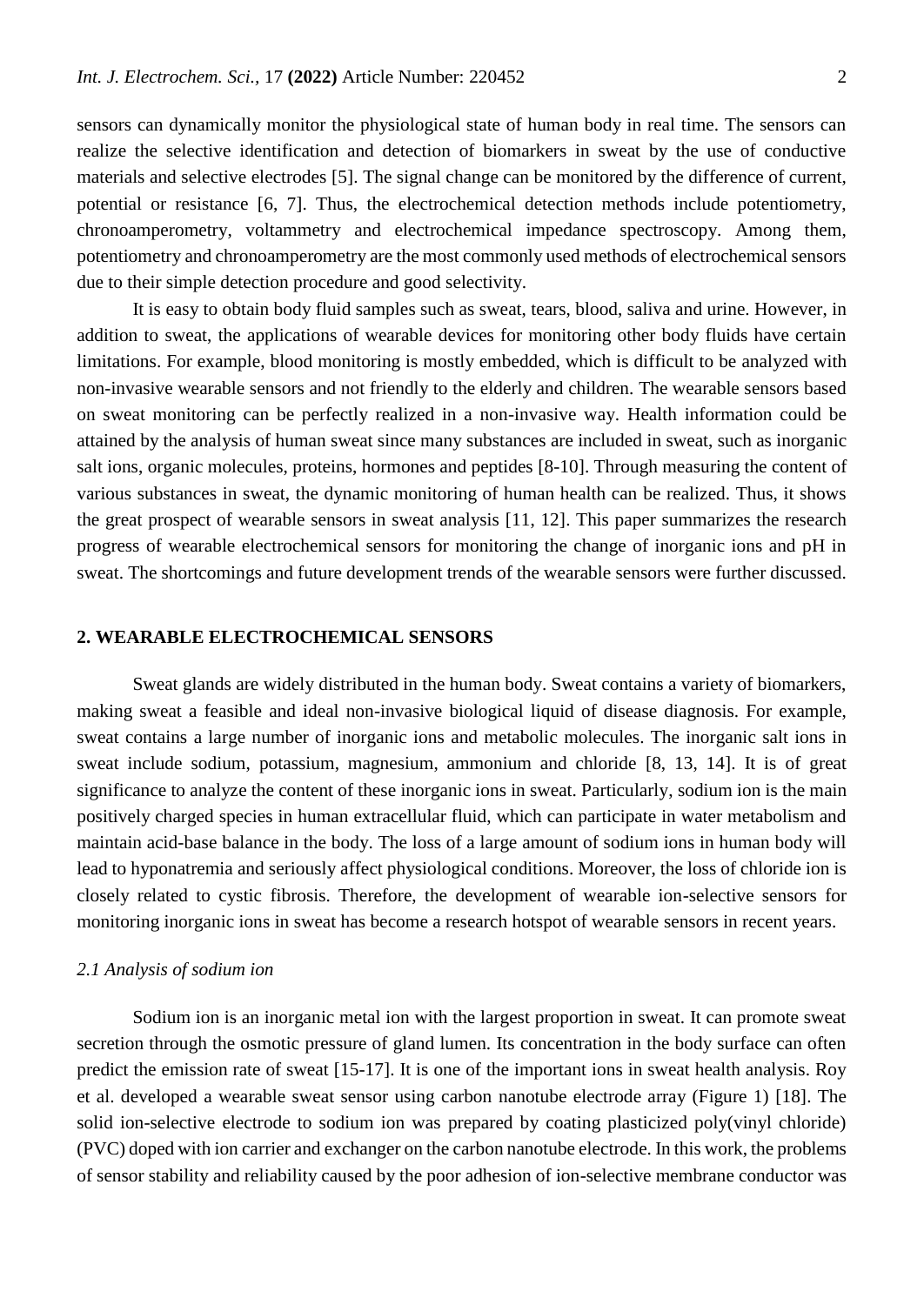resolved. The performance of the solid-state reference electrode was improved by using porous carbon nanotube electrode. The sensitivity of the ion-selective wearable sensor to sodium ion is  $56 \pm 3$ mV/decade, and the detection limit is  $1.12 \times 10^{-6}$  M. Moreover, Schazmann et al. developed a device for real-time monitoring of sodium content in athlete's sweat by integrating sweat collection and analysis on the same platform [19]. The device was composed of sodium sensor band and selective electrode. The atomic absorption spectrometry result further verified the feasibility of this method for continuous monitoring.



**Figure 1.** CNT-based flexible ISEs. (b) ISEs on polyimide (Kapton) substrate. (inset) SEM image of the surface of the CNT electrodes. Scale bar is 200 nm. (c) ISEs on temporary tattoo paper. Reprinted with permission from reference [18]. Copyright 2017 American Chemical Society.

In wearable electronic products, flexibility, strength and durability must be considered. Wang et al. reported a detection platform for sweat sodium ion using gold nanodendrite (AuND) as the all-solid ion-selective electrode and PVA/KCl membrane-coated Ag/AgCl as the reference electrode (Figure 2) [20]. The influence of the surface area of ion-selective electrode on the sensing performance was explored. It was found that the electrode with smaller surface area showed stronger stability. In addition, Rose et al. reported an adhesive radio-frequency identification sensor patch that could completely fit with human skin [21]. This patch device provides convenience for sweat collection and ion monitoring. By combining the solid contact ion-selective electrode and liquid-junction-free reference electrode on a double screen printed substrate, Matzeu et al. prepared a wearable sensor for real-time monitoring of sodium ion in sweat [22]. Wang's team prepared a temporary skin transfer tattoo potential sensor with screen-printing technology for the first time [23]. The insulation layer was firstly printed on the tattoo paper by screen-printing, then two electrodes and contact points were printed, and finally the sensor and wireless transceiver were coupled together. As a feasible device for monitoring the content of sodium ion in sweat, tattoo sensor system has considerable application prospects, and opens up a new way in the field of wearable wireless non-invasive sensor and body sensing network.

In the past, wearable sweat sensors are usually used for active sweating people, such as athletes and workers. Such wearable sensors are not convenient for scientific research to obtain a large amount of data. Therefore, it is a feasible method to stimulate the human body to produce sweat by other ways. Sonner and co-workers used nicotine agonists to produce sweating reaction through iontophoresis into the skin [24]. This sweat stimulation technology exploited the use of an underutilized pharmacological phenomenon named as sudomotor axon reflex sweating, overcame the previous limitations on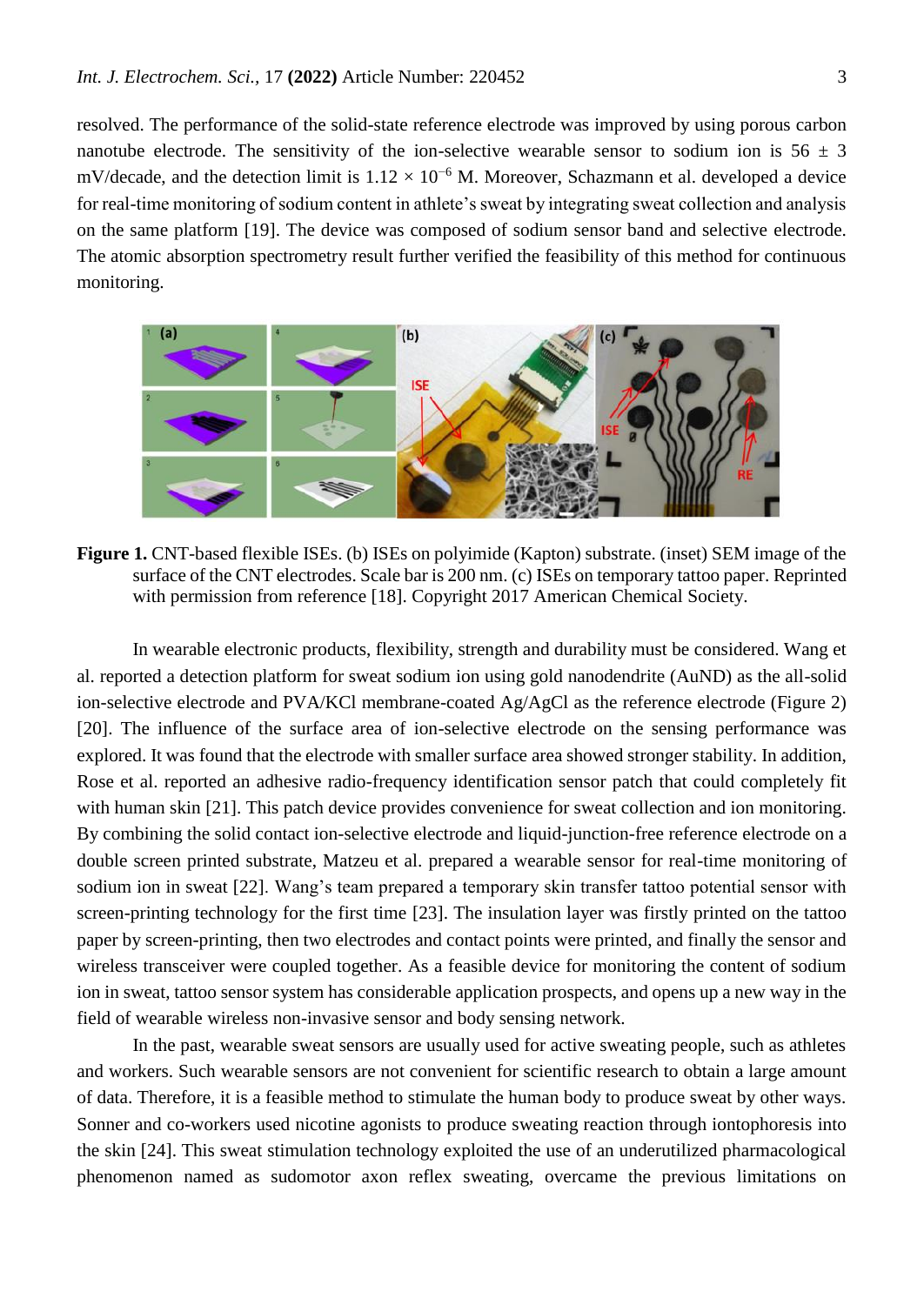continuous sweat stimulation, and made the wearable sweat sensor more widely applicable to the population.



Figure 2. Schematic of chip fabrication process and AuND solid-contact-based all-solid-state Na<sup>+</sup> sensor chip. (A) Photolithography (Pl)-based chip fabrication process. (B) Schematic profile of AuNDbased all-solid-state ISE. (C) Optical image of Na<sup>+</sup> sensor chip. Reprinted with permission from reference [20]. Copyright 2017 American Chemical Society.

#### *2.2 Analysis of chloride ion*

Cystic fibrosis is a genetic exocrine gland disease. It mainly affects gastrointestinal tract and respiratory system. The disease is usually characterized by chronic obstructive pulmonary disease, poor exocrine function of pancreas and abnormal increase of sweat electrolyte [25, 26]. Wearable sensors have been used to monitor chloride ion in sweat for the diagnosis of cystic fibrosis. Usually, the concentration of chloride ion in sweat of cystic fibrosis patients is  $60 - 150$  mM, which is much higher than that of healthy control  $(10 - 40 \text{ mM})$ . Therefore, monitoring of chloride ion in sweat is the most commonly used method for the diagnosis of cystic fibrosis. In 2017, Searson and co-workers reported a wearable chlorine sensor which innovatively integrated the salt bridge into the thin film [27]. The technique solved the test error caused by the balance between the reference and test solutions. The analytical model was used to evaluate the balance rate between the two solutions. Thus, the measurement error was predicted as a function of the geometry of the salt bridge. The sensor could be easily and comfortably worn on the body and had a good response for chloride ion in the range of  $10 - 150$  mM. They also proved that the geometry of the salt bridge is the key to minimize the balance between the two solutions (Figure 3) [28], so as to minimize the measurement error. The steady-state flux of chloride ion from the reference chamber to the test chamber could be minimized through appropriate geometric design of the salt bridge. In the salt bridge length and diameter variable sensor, the equilibrium of salt bridge followed the prediction via ion transport. Based on the study, a relatively simple and low cost wearable equipment for monitoring chloride in sweat was designed and manufactured by using polydimethylsiloxane shell, reference solution gel and two silver chloride electrodes. In addition, Searson's group also used pilocarpine iontophoresis to induce perspiration in patients with cystic fibrosis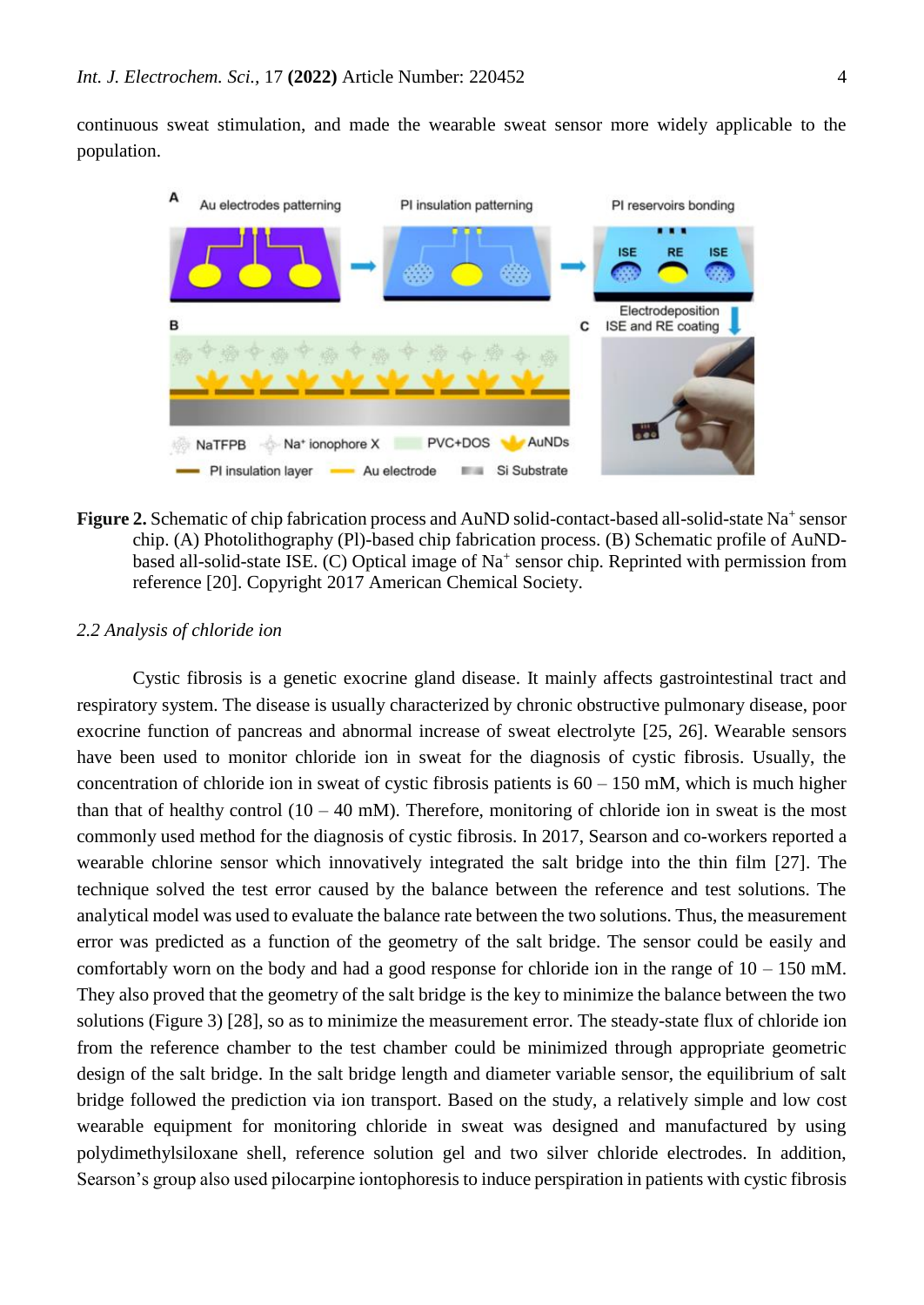[29]. The chlorine content determined with wearable sensor was compared with that monitored by standard medical means. The difference between the two methods is  $6.2 \pm 9.5$  mEq/L and the Pearson correlation coefficient is 0.97, indicating that the result of wearable sensor is in good agreement with that of the standard method.



**Figure 3.** Schematic illustration of the sensor with an optimized salt bridge (left). Sensor worn by subject during exercise (right). Reprinted with permission from reference [28]. Copyright 2017 American Chemical Society.

## *2.3 Analysis of pH*

pH value is a key index for disease diagnosis. The occurrence and progress of some diseases may be accompanied by abnormal change of pH in sweat [30]. For example, the pH value of patient with type 2 diabetes mellitus is lower than that of normal control. In addition, the change of pH value in sweat may lead to skin diseases such as atopic dermatitis, ichthyosis and fungal infection [31, 32]. Rahimi et al. reported a scalable electrochemical pH sensor, which is composed of a pH-sensitive working electrode and a liquid-junction-free reference electrode [33]. This stretchable conductive interconnection structure was formed by laser carbonization and micromachining of polyimide sheets bonded to the elastic ecoflex substrate. This work, for the first time, demonstrated that direct laser carbonization technology can be used to manufacture high-performance stretchable electrochemical sensors, especially stretchable pH sensors for wearable care point applications. In this study, the response of the sensor to pH value of sweat was detected by electrochemical method. It was found that the sensor had high sensitivity and stability. The electrical signal had a linear relationship with pH value in the range of pH 4 ~ 10, and the sensitivity was found to be −53mV/pH, which can be used for the sensitive detection of pH value of sweat. Moreover, Takei's group developed a wearable flexible sweat sensor to monitor the change of pH value (Figure 4) [34]. The device was composed of ion sensitive field effect transistor and temperature sensor. The real-time measurement of pH value and skin temperature was realized through skin contact. The work provided an idea for the subsequent development of sensors for the detection of multiple markers. In addition, Dahiya et al. prepared a retractable pH sensor with graphite polyurethane composite [35]. After in-depth electrochemical test, the sensitivity of the pH sensor patch is  $11.13 \pm 5.8$ mV/pH. The interference from other ions and analytes (e.g. sodium, potassium and glucose) on the performance of the sensor was negligible.

The ideal wearable devices require a suitable geometry and an ability to withstand repeated mechanical stress. Only in this way can the interference to the wearer's daily life be minimized. For this view, Wang et al. prepared a tattoo-based solid-contact ion-selective electrode [36]. The polyaniline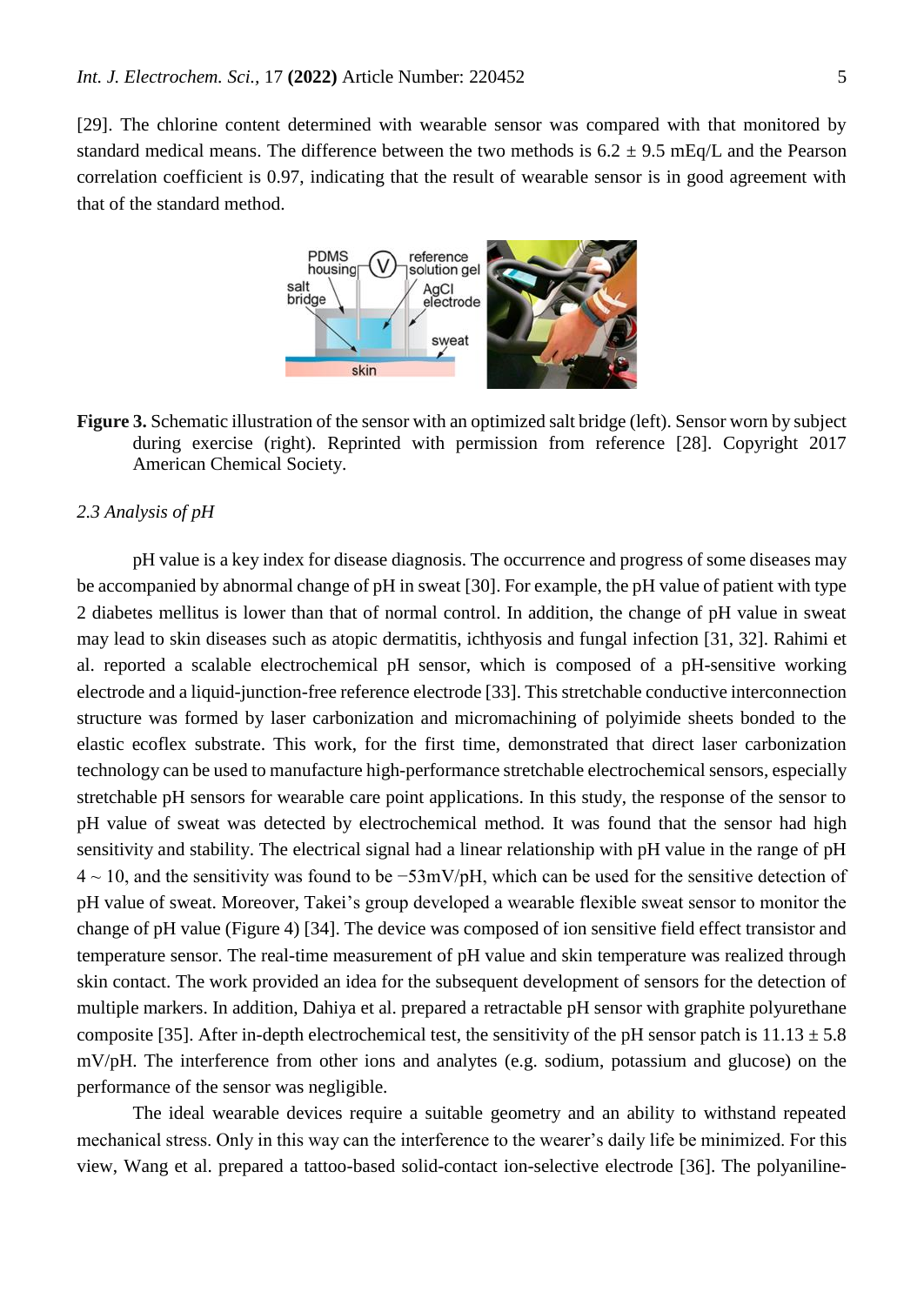modified working electrode and reference electrode were prepared by screen-printing technology. The tattoo sensor can withstand the mechanical stress during movement, providing an objective prospect for wearable potential sensors for various applications. Madrid's group introduced a potential textile pH sensor composed of conductive textile materials and electrodeposited iridium oxide film [37]. The sensitivity to pH and the effect of temperature on the three used conductive fabrics (argenmesh, ristop silver and stainless steel mesh) were examined. The result indicated that stainless steel mesh had the best response with an error of 4%, which is comparable to that of the commercial pH test strip. Cheng et al. developed a stretchable electrochemical pH sensor through elastomer-bonded gold nanowire-coating technology [38]. The dry-spun elastic gold fiber coated with polyaniline was used as the working electrode and the gold fiber plated with Ag/AgCl was used as the reference electrode. The stretchable gold fiber with large specific surface area and excellent conductivity can be well stitched with textiles. It is a good choice to use textile as the electrode material of sensors, bringing new ideas to the development of wearable devices.



**Figure 4.** (a) Schematic of a wearable device integrating flexible pH and temperature sensors, (b) crosssectional diagram of the device, and (c) photograph of the fabricated device. (d) Optical micrograph of the ISFET component prior to covering with polyimide, and (e) magnified picture showing the temperature sensor. Reprinted with permission from reference [34]. Copyright 2017 American Chemical Society.

#### *2.4 Analysis of other metal ions*

At present, most of wearable sensors used for monitoring of inorganic ions in sweat are sodium and chloride. Herein, we also introduced the relevant works for the detection of other inorganic ions in sweat. For example, Wang's group reported a wearable potentiometric tattoo sensor for monitoring the content of ammonium ion in sweat [39]. A screen-printed temporary transfer tattoo paper was prepared by using ammonia-selective polymer film and solid-state reference electrode. Polyvinyl butyral (PVB) was applied to the wearable device as a solid-state reference film for the first time. The combination of screen-printing technology and temporary transfer tattoo facilitated the sensitive detection of ammonium ion in sweat. The linear range of the sensor is  $10^{-4} \sim 0.1$  M, which is comparable to the traditional potential electrode. In addition, Wang's group developed a tattoo sensor for real-time monitoring of zinc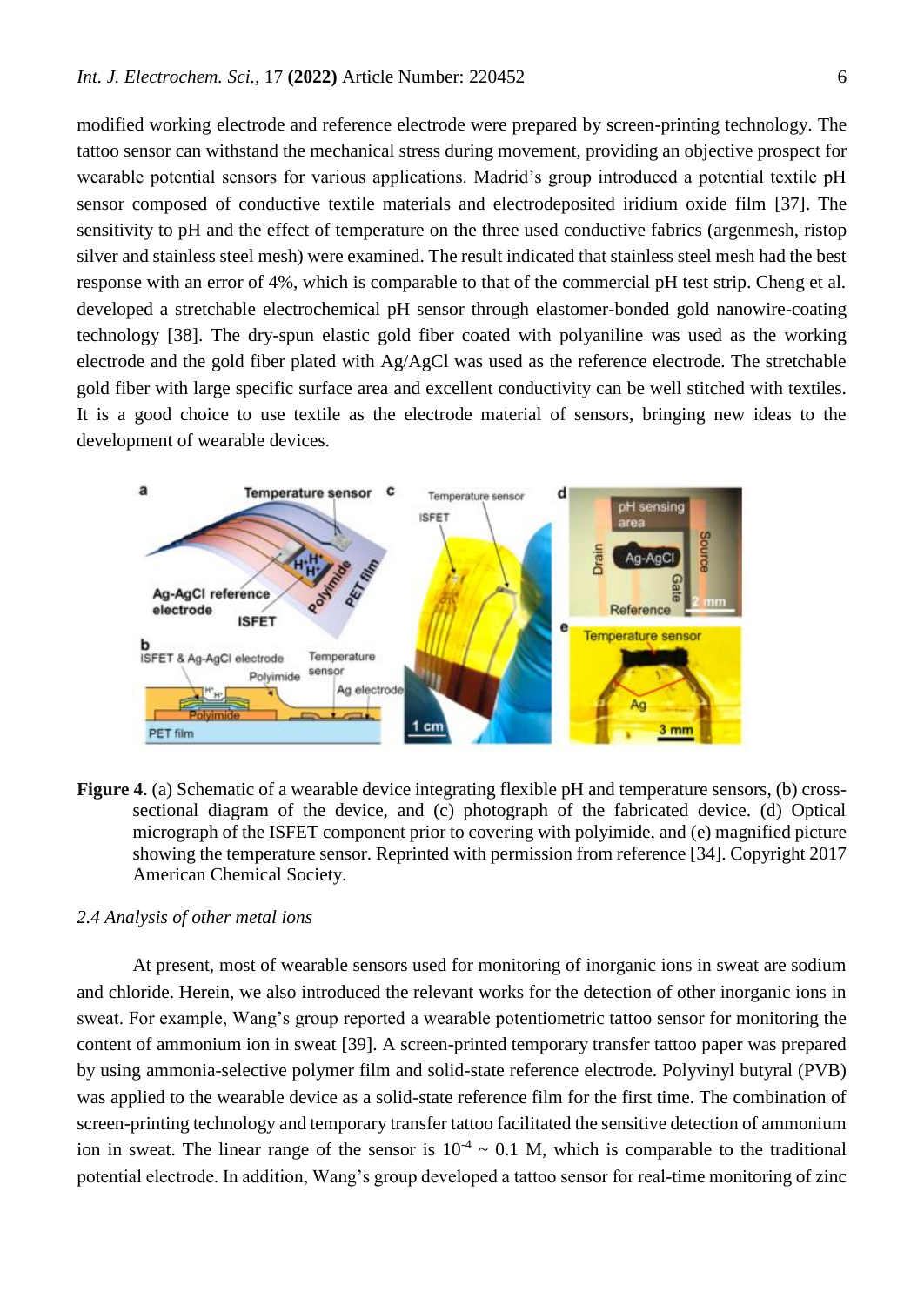ion in sweat [40]. The sensor made of bismuth/Nafion film electrode on temporary tattoo paper could withstand the repeated mechanical stress fatigue and showed a stable response for zinc ion in human sweat.

Crespo et al. proposed a wearable solid-state microneedle patch technology for monitoring potassium ion in interstitial fluid [41]. Potassium ion-selective electrode and reference electrode were prepared with solid microneedles by using different coatings and polymeric membranes. The microneedle electrodes were fixed to flexible and retractable polydimethylsiloxane substrates to prepare wearable devices. In vitro experiments with chicken and pig skin showed that the sensor can quantify the real-time change of potassium ion in skin. This work will contribute to the development of the next generation of wearable devices. However, further works are required to study various parameters, such as the adhesion strength of the membrane on the microneedle and the quantification of the insertion force in the human skin. Polsky and co-workers prepared a potassium ion-selective transdermal microneedle sensor by integrating hollow microneedle and microfluidic chip to extract the fluid through the channel toward the downstream solid-state ion-selective electrode [42]. The electrochemical performance, stability and selectivity of three-dimensional porous carbon and graphene electrodes were compared. As a result, the porous carbon electrode showed better performance and higher stability and could realize the selective measurement of potassium ion in the presence of interfering ions.



**Figure 5.** (a) A fully integrated wearable multiplexed sensing system on a subject's arm. (b) A schematic of a flexible sensor array containing  $Ca^{2+}$ , pH, and temperature sensors patterned on a flexible PET substrate. The inset shows a photograph of a flexible sensor array. (c) Surface membrane compositions of a  $Ca^{2+}$ , a reference, and a pH sensing electrodes. (d) A schematic of a FPCB system for signal conditioning of  $Ca^{2+}$  and pH sensors (blue and green respectively), data analysis via microcontroller (red), and data transmission to a mobile phone wirelessly via Bluetooth (red). Reprinted with permission from reference [43]. Copyright 2016 American Chemical Society.

Because of the critical relationship between different ion species in body fluids, it is necessary to simultaneously and selectively monitor detailed profiles of those species by a reliable wearable sensing platform. It has been reported that metabolic reactions and biological transport systems are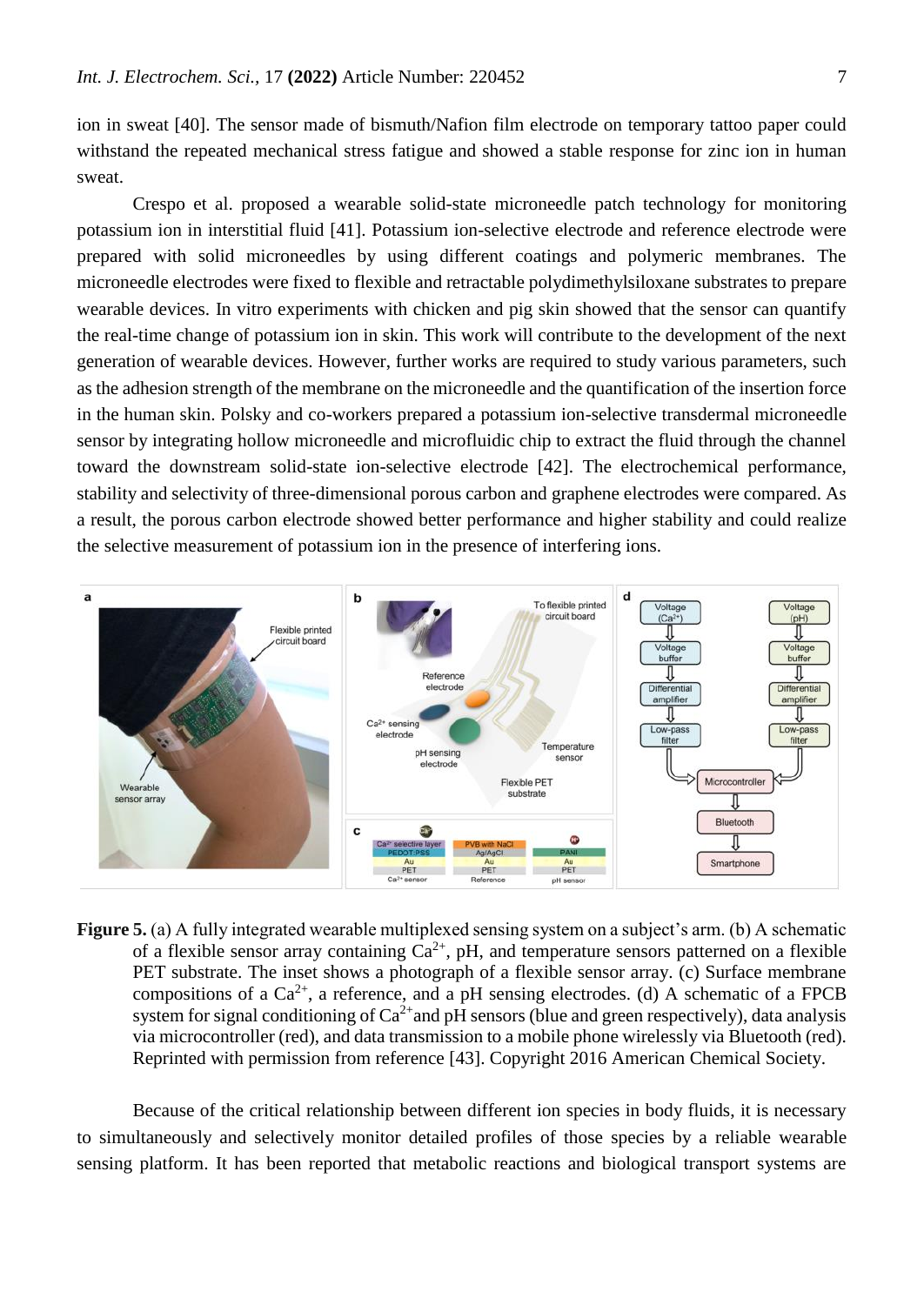greatly dependent upon pH balance in body fluids. Concentrations of free metal ions are closely associated with pH values. Therefore, considerable attention has been focused on the accurate analysis of metal ions and pH value. Nyein et al. constructed a wearable electrochemical device for real-time determination of calcium ion and pH in body fluids [43]. As presented in Figure 5a and 5b, the platform was fabricated on the flexible polyethylene terephthalate substrate, which included a calcium ion sensor, a pH sensor, and a skin temperature sensor. The membrane composition of these sensors were shown in Figure 5c. Through real-time evaluation of sweat composition, it was found that the content of calcium ion increased with the decrease of pH, and the sensor was applied to real-time analysis of urine and tear.



**Figure 6.** (a) An integrated wearable multiplexed sweat analysis device on a subject's wrist (inset: a photographic image of the integrated wearable device, including flexible PCB and stretchable ISE electrodes). (b) A schematic of a stretchable ISE electrodes based on v-AuNWs containing a Ag/AgCl reference electrode and pH, Na+, and K+ working electrodes. Reprinted with permission from reference [44]. Copyright 2020 American Chemical Society.

It is a big challenge for wearable analysis platform to accurately screen a variety of markers at the same time. Gao et al. proposed a fully integrated system based on flexible sensor array for real-time monitoring of multiple analytes in sweat. The wearable device worn by the tested person integrated a variety of marker-selective sensors, which can realize long-term real-time monitoring of metabolites, electrolytes and body surface temperature in sweat during exercise [45]. After that, Cheng's team reported an epidermal tattoo sensing strategy that can simultaneously monitor the pH and the content of sodium and potassium ions in sweat (Figure 6) [44]. They found that vertically aligned mushroom-like gold nanowires (v-AuNWs) could be used as the flexible electrode materials. The nanogold electrodes were modified by polyaniline, sodium ionophore X and a valinomycin-based selective membrane to achieve specific detection of pH, sodium and potassium. The sensitivity was 56.1 mV/pH for pH, 58.2 mV/decade for sodium ion, and 41.5 mV/decade for potassium ion. Mohan and co-workers proposed a wearable microfluidic sensor strategy for multi-channel sweat analysis, which integrated pH sensor, sodium ion sensor, potassium ion sensor and lactic acid sensor on the micro circuit board to monitor a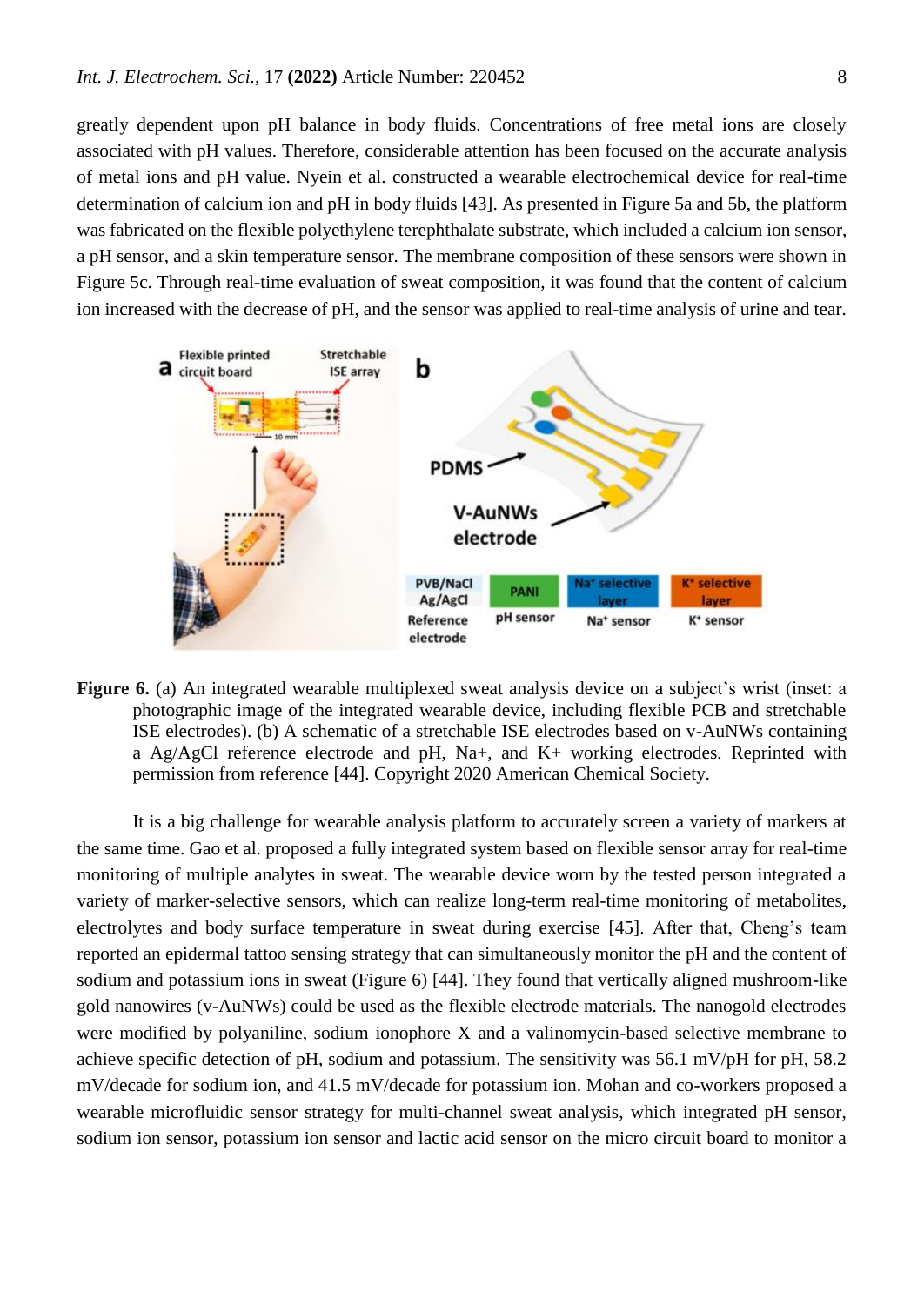variety of markers in real time (Figure 7) [46]. The whole electrode array was printed on a flexible polyimide sheet, including four working electrodes and a Ag/AgCl reference electrode.



**Figure 7.** Overview of fully printed microfluidic device. (A) Schematic representation of different layers of the microfluidic patch. (B) Schematic illustration of the fabrication of silicone rubber-based microfluidic channels from the screen-printed carbon master. The optical images showing an array of printed  $(C)$  carbon master and  $(D)$  multiarray electrodes. Images showing  $(E)$  the skininterfaced, fully integrated microfluidic sensor and (F) the close-up part of multiarray electrode having four sensing chambers. (G) Scheme representing the layout of miniature PCB capable of multiplexed analysis and wireless data transmission. Reprinted with permission from reference [46]. Copyright 2021 American Chemical Society.

Many wearable devices are fabricated based on textiles and screen-printing technology. Textiles can allow for the conformal contact between sensor and human body without losing the analysis ability under extreme mechanical stress. For example, by printing serpentine ion-selective electrode on textiles with screen-printing technology, including underwear, watch bands and elastic bands, Parrilla et al. reported the real-time monitoring of sodium and potassium ions [47]. Yoon et al. prepared a wearable sensor for simultaneous monitoring of sodium and potassium ions by integrating conductive fiber lines and self-healing bio-based polymer materials into textile sensors [48]. Although the strategy of making the sensing part into thin film has high sensitivity, it is easy to fracture and cannot adapt to high-strength mechanical stress. In order to solve this problem, the active material was covered on the carbon nanotube fiber as the sensing fiber weaved into the textile variety [49]. The prepared wearable fabric was successfully used to real-time monitor glucose, sodium ion, potassium ion, calcium ion and pH.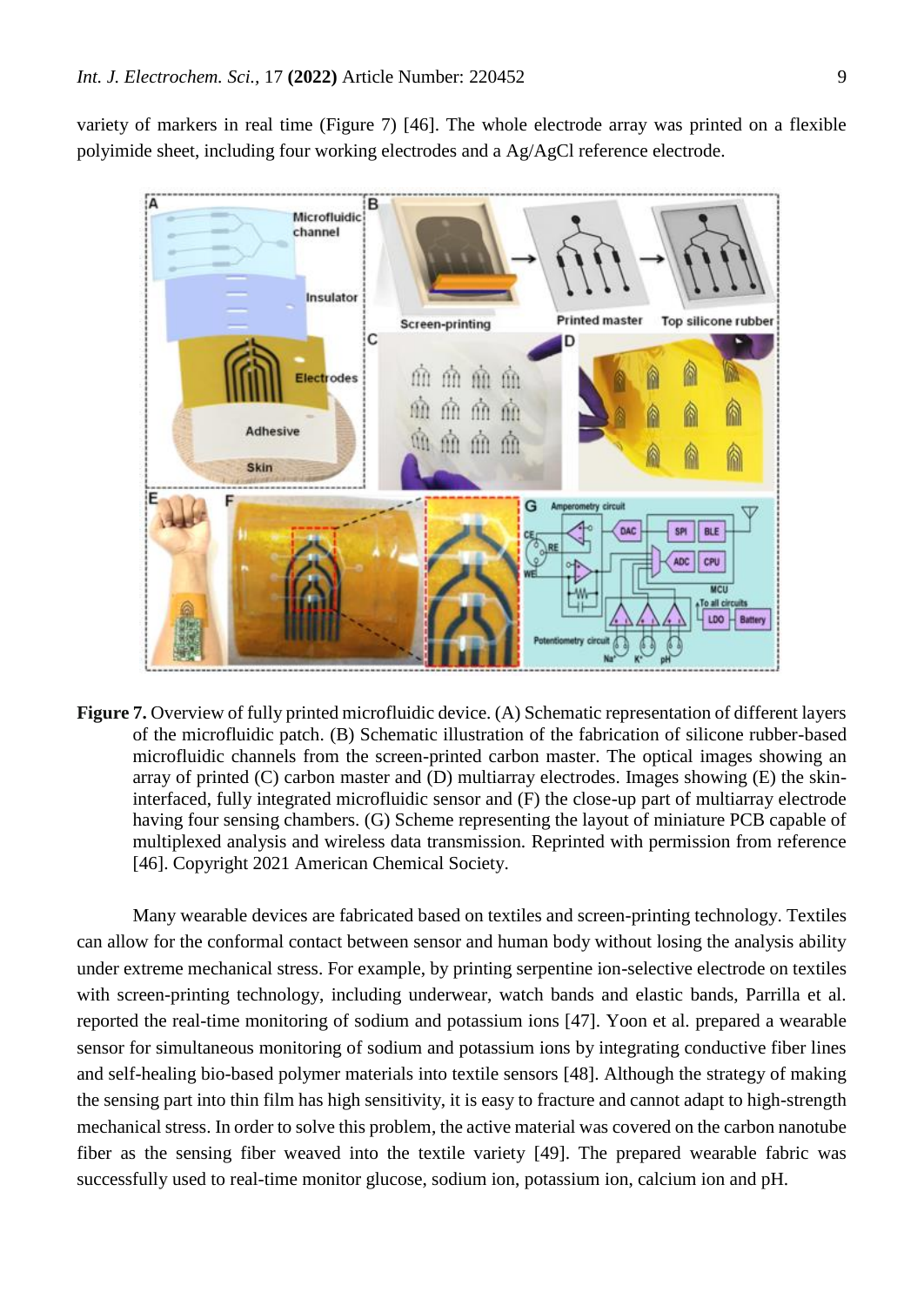For wearable sweat sensors, the errors caused by sweat evaporation and secondary pollution should be avoided in the sampling process. Microfluidic technology can realize continuous analysis via sweat sampling in a controlled channel. To decrease the measurement errors, Nyein et al. integrated an electrochemical sensor and an electrical impedance-based sweat rate sensor in the microfluidic channel for effective sweat secretion analysis [50]. The integrated electrochemical sensor can detect a variety of sweat analytes including sodium ion, potassium ion, chloride ion and pH value. Moreover, Alizadeh et al. prepared a wearable sweat electrolyte analysis sensor by integrating sodium and potassium ionselective electrodes with microfluidic components [51]. Semponatto et al. reported a flexible microfluidic potential sensor for the detection of sodium and potassium ions in sweat. The microfluidic network designed with four microchannel inlets was adopted to ensure that the generated sweat could flow effectively to a single detection channel and then be sampled repeatedly, thus improving the efficiency [52].

## **4. CONCLUSION**

Wearable sweat sensors have broad application prospects in the fields of telemedicine, athlete training and so on. However, there are still some problems to be solved, such as the composition of sweat varies from person to person. Therefore, it is necessary to establish a unique personalized sweat data analysis system for individuals. The technologies related to the design of sweat sensors (e.g. novel material, high-performance ion-selective electrode, and array-integrated platform) should be further developed, so as to improve the sensitivity, selectivity and stability of wearable devices.

#### ACKOWLEDGMENTS

This work was supported by the Science Research Project of Hunan Education Department (No. 19B236) and the Henan Engineering Laboratory of Intelligent Medical Internet of Things Technology.

## **References**

- 1. J. Kim, A. S. Campbell, B. E. de Avila and J. Wang, *Nat. Biotechnol.*, 37 (2019) 389.
- 2. A. J. Bandodkar, I. Jeerapan and J. Wang, *ACS Sens.*, 1 (2016) 464.
- 3. S. Yao, P. Swetha and Y. Zhu, *Adv. Healthc. Mater.*, 7 (2018) 1700889.
- 4. Y. Yang and W. Gao, *Chem. Soc. Rev.*, 48 (2019) 1465.
- 5. A. M. V. Mohan, V. Rajendran, R. K. Mishra and M. Jayaraman, *TrAC-Trend Anal. Chem.*, 131 (2020) 116024.
- 6. H. Li, *Int. J. Electrochem. Sci.*, 15 (2020) 11997.
- 7. T. Sun, Y. Guo and F. Zhao, *Int. J. Electrochem. Sci.*, 16 (2021) 210732.
- 8. M. Parrilla, M. Cuartero and G. A. Crespo, *TrAC-Trend. Anal. Chem.*, 110 (2019) 303.
- 9. P. C. Ferreira, V. N. Ataíde, C. L. Silva Chagas, L. Angnes, W. K. Tomazelli Coltro, T. R. Longo Cesar Paixão and W. Reis de Araujo, *TrAC-Trend. Anal. Chem.*, 119 (2019) 115622.
- 10. K. K. Yeung, T. Huang, Y. Hua, K. Zhang, M. M. F. Yuen and Z. Gao, *IEEE Sens. J.*, 21 (2021) 14522.
- 11. J. Heikenfeld, A. Jajack, J. Rogers, P. Gutruf, L. Tian, T. Pan, R. Li, M. Khine, J. Kim, J. Wang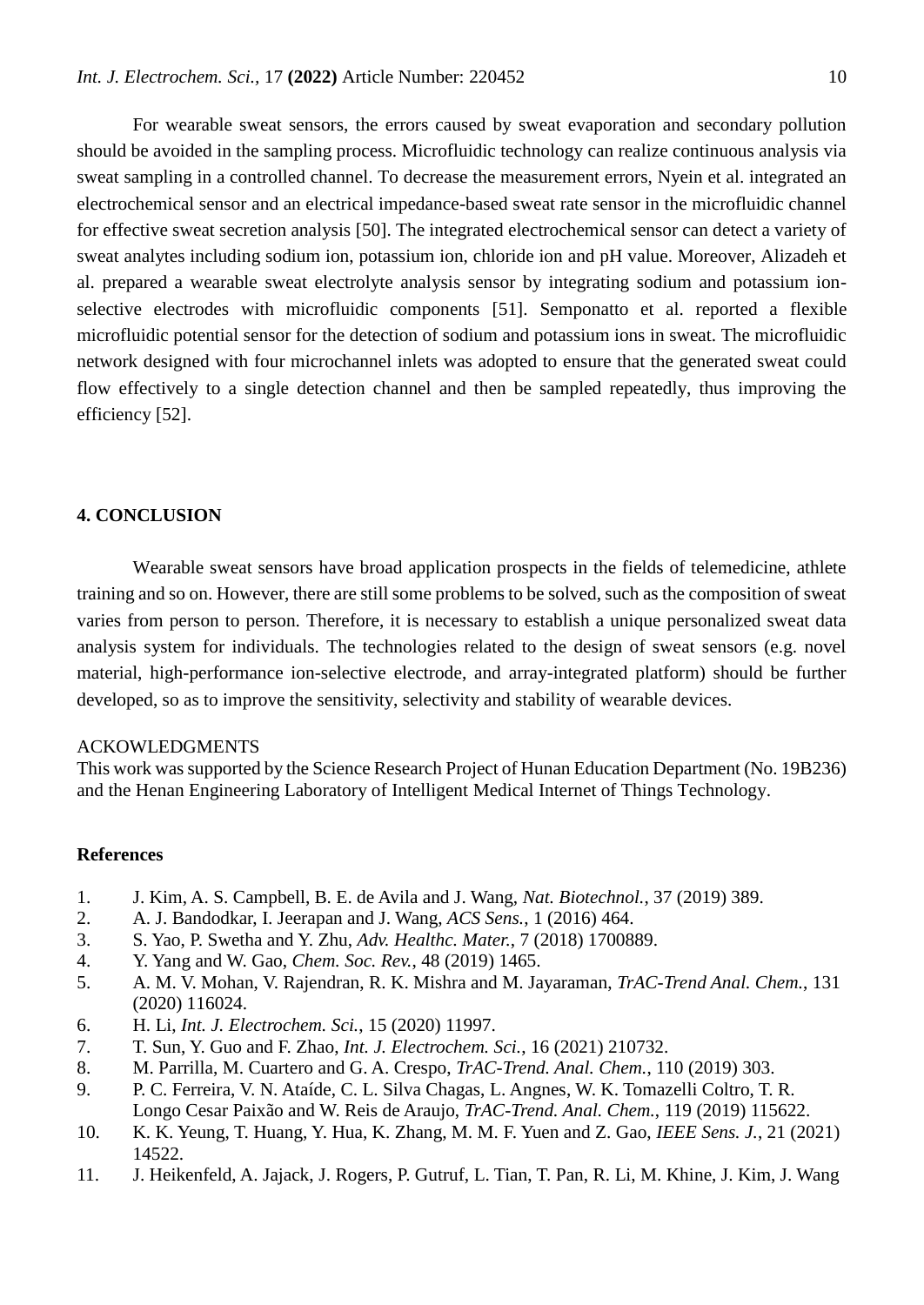and J. Kim, *Lab Chip*, 18 (2018) 217.

- 12. M. Bariya, H. Y. Y. Nyein and A. Javey, *Nat. Electron.*, 1 (2018) 160.
- 13. A. Cazalé, W. Sant, F. Ginot, J. C. Launay, G. Savourey, F. Revol-Cavalier, J. M. Lagarde, D. Heinry, J. Launay and P. Temple-Boyer, *Sens. Actuat. B: Chem.*, 225 (2016) 1.
- 14. V. A. T. Dam, M. A. G. Zevenbergen and R. van Schaijk, *Sens. Actuat. B: Chem.*, 236 (2016) 834.
- 15. M. Parrilla, J. Ferré, T. Guinovart and F. J. Andrade, *Electroanalysis*, 28 (2016) 1267.
- 16. T. Glennon, C. O'Quigley, M. McCaul, G. Matzeu, S. Beirne, G. G. Wallace, F. Stroiescu, N. O'Mahoney, P. White and D. Diamond, *Electroanalysis*, 28 (2016) 1283.
- 17. M. McCaul, A. Porter, R. Barrett, P. White, F. Stroiescu, G. Wallace and D. Diamond, *Chemphyschem*, 19 (2018) 1531.
- 18. S. Roy, M. David-Pur and Y. Hanein, *ACS Appl. Mater. Interfaces*, 9 (2017) 35169.
- 19. B. Schazmann, D. Morris, C. Slater, S. Beirne, C. Fay, R. Reuveny, N. Moyna and D. Diamond, *Anal. Methods*, 2 (2010) 342.
- 20. S. Wang, Y. Wu, Y. Gu, T. Li, H. Luo, L. H. Li, Y. Bai, L. Li, L. Liu, Y. Cao, H. Ding and T. Zhang, *Anal. Chem.*, 89 (2017) 10224.
- 21. D. P. Rose, M. E. Ratterman, D. K. Griffin, L. Hou, N. Kelley-Loughnane, R. R. Naik, J. A. Hagen, I. Papautsky and J. C. Heikenfeld, *IEEE Trans. Biomed. Eng.*, 62 (2015) 1457.
- 22. G. Matzeu, C. O'Quigley, E. McNamara, C. Zuliani, C. Fay, T. Glennon and D. Diamond, *Anal. Methods*, 8 (2016) 64.
- 23. A. J. Bandodkar, D. Molinnus, O. Mirza, T. Guinovart, J. R. Windmiller, G. Valdes-Ramirez, F. J. Andrade, M. J. Schoning and J. Wang, *Biosens. Bioelectron.*, 54 (2014) 603.
- 24. Z. Sonner, E. Wilder, T. Gaillard, G. Kasting and J. Heikenfeld, *Lab Chip*, 17 (2017) 2550.
- 25. J. Gonzalo-Ruiz, R. Mas, C. de Haro, E. Cabruja, R. Camero, M. A. Alonso-Lomillo and F. J. Munoz, *Biosens. Bioelectron.*, 24 (2009) 1788.
- 26. S. Emaminejad, W. Gao, E. Wu, Z. A. Davies, H. Yin Yin Nyein, S. Challa, S. P. Ryan, H. M. Fahad, K. Chen, Z. Shahpar, S. Talebi, C. Milla, A. Javey and R. W. Davis, *Proc. Natl. Acad. Sci. USA*, 114 (2017) 4625.
- 27. D.-H. Choi, Y. Li, G. R. Cutting and P. C. Searson, *Sens. Actuat. B: Chem.*, 250 (2017) 673.
- 28. D. H. Choi, J. S. Kim, G. R. Cutting and P. C. Searson, *Anal. Chem.*, 88 (2016) 12241.
- 29. D. H. Choi, A. Thaxton, I. C. Jeong, K. Kim, P. R. Sosnay, G. R. Cutting and P. C. Searson, *J. Cyst. Fibros.*, 17 (2018) e35.
- 30. S. Y. Oh, S. Y. Hong, Y. R. Jeong, J. Yun, H. Park, S. W. Jin, G. Lee, J. H. Oh, H. Lee, S. S. Lee and J. S. Ha, *ACS Appl. Mater. Interfaces*, 10 (2018) 13729.
- 31. W. Dang, L. Manjakkal, W. T. Navaraj, L. Lorenzelli, V. Vinciguerra and R. Dahiya, *Biosens. Bioelectron.*, 107 (2018) 192.
- 32. H. J. Chung, M. S. Sulkin, J. S. Kim, C. Goudeseune, H. Y. Chao, J. W. Song, S. Y. Yang, Y. Y. Hsu, R. Ghaffari, I. R. Efimov and J. A. Rogers, *Adv. Healthc. Mater.*, 3 (2014) 59.
- 33. R. Rahimi, M. Ochoa, A. Tamayol, S. Khalili, A. Khademhosseini and B. Ziaie, *ACS Appl. Mater. Interfaces*, 9 (2017) 9015.
- 34. S. Nakata, T. Arie, S. Akita and K. Takei, *ACS Sens.*, 2 (2017) 443.
- 35. L. Manjakkal, S. Dervin and R. Dahiya, *RSC Adv.*, 10 (2020) 8594.
- 36. A. J. Bandodkar, V. W. Hung, W. Jia, G. Valdes-Ramirez, J. R. Windmiller, A. G. Martinez, J. Ramirez, G. Chan, K. Kerman and J. Wang, *Analyst*, 138 (2013) 123.
- 37. M. L. Zamora, J. M. Dominguez, R. M. Trujillo, C. B. Goy, M. A. Sánchez and R. E. Madrid, *Sens. Actuat. B: Chem.*, 260 (2018) 601.
- 38. R. Wang, Q. Zhai, Y. Zhao, T. An, S. Gong, Z. Guo, Q. Shi, Z. Yong and W. Cheng, *J. Mater. Chem. B*, 8 (2020) 3655.
- 39. T. Guinovart, A. J. Bandodkar, J. R. Windmiller, F. J. Andrade and J. Wang, *Analyst*, 138 (2013) 7031.